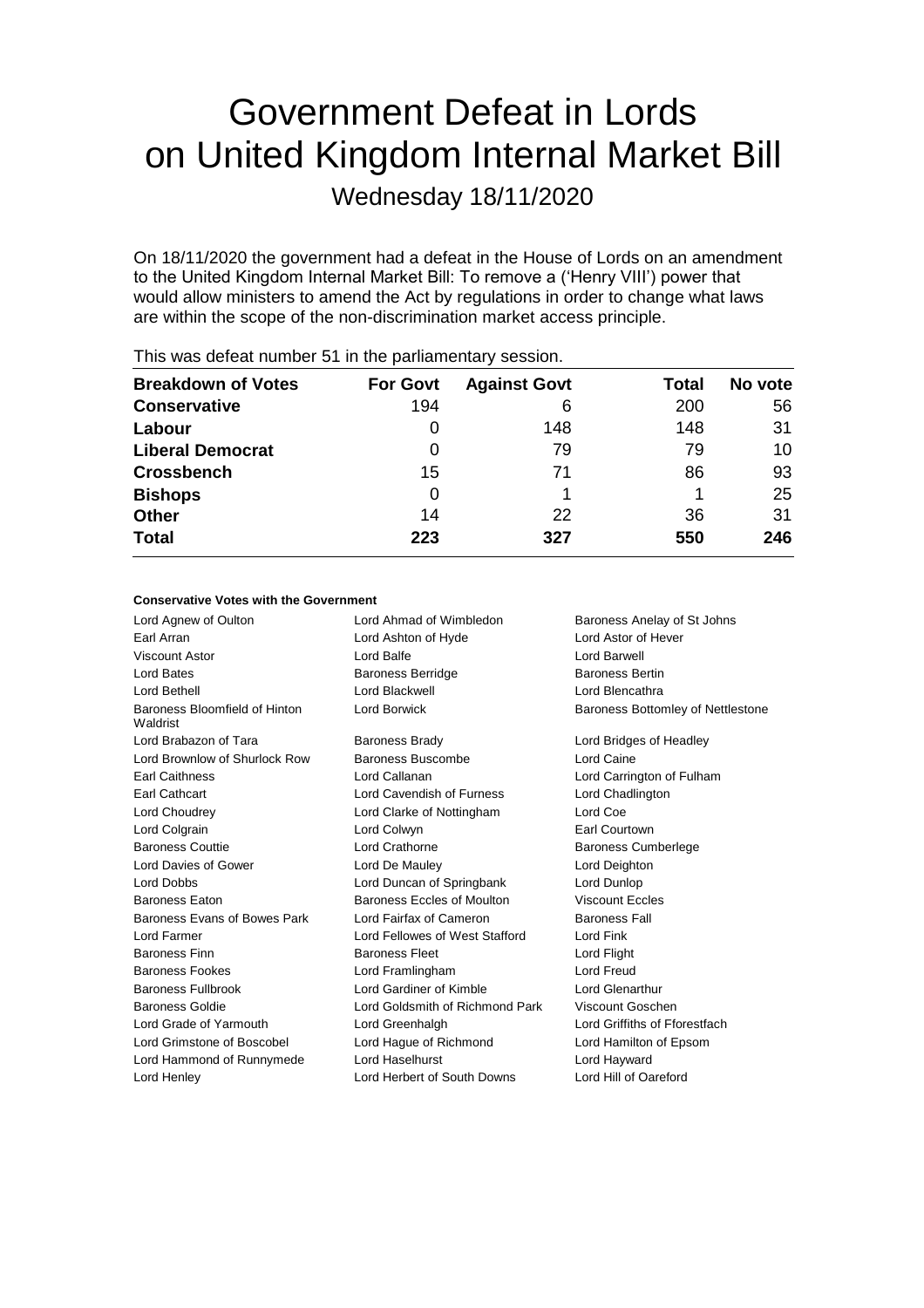Lord Young of Cookham Viscount Younger of Leckie

Baroness Hodgson of Abinger Lord Holmes of Richmond Baroness Hooper Lord Horam Lord Howard of Lympne Earl Howe Lord Howell of Guildford Lord Hunt of Wirral Lord James of Blackheath Baroness Jenkin of Kennington Lord Jopling Communication Lord Keen of Elie Lord King of Bridgwater Lord Kirkham Lord Kirkhope of Harrogate Lord Lamont of Lerwick Lord Lancaster of Kimbolton Lord Lang of Monkton Lord Lansley Lord Leigh of Hurley Lord Lexden Lord Lilley Earl Lindsay Lord Lingfield Earl Liverpool Lord Livingston of Parkhead Marquess of Lothian Lord Mackay of Clashfern Lord Mancroft Baroness Manzoor Lord Marland Lord Marlesford Lord McColl of Dulwich Lord McInnes of Kilwinning Lord McLoughlin Lord Mendoza Baroness Meyer Baroness Mobarik Baroness Mone Duke of Montrose **Baroness Morgan of Cotes** Baroness Morris of Bolton Baroness Morrissey Lord Moylan Lord Moynihan Lord Naseby **Lord Nash Baroness Neville-Rolfe** Baroness Newlove Baroness Nicholson of Winterbourne Baroness Noakes Lord Norton of Louth Lord O'Shaughnessy Lord Parkinson of Whitley Bay Lord Pickles Baroness Pidding Lord Polak Lord Popat Lord Porter of Spalding Lord Price Lord Rana Lord Randall of Uxbridge Lord Ranger Baroness Rawlings **Baroness Redfern** Lord Reay **Baroness Redfern** Lord Renfrew of Kaimsthorn Lord Ribeiro **Viscount Ridley** Viscount Ridley Lord Risby **Lord Robathan** Baroness Rock **Baroness Rock** Lord Rotherwick Baroness Sanderson of Welton Lord Sarfraz Lord Sassoon **Baroness Sater** Baroness Scott of Bybrook Baroness Seccombe **Lord Selkirk of Douglas** Baroness Shackleton of Belgravia Lord Sharpe of Epsom Lord Sheikh Lord Sherbourne of Didsbury Baroness Shields **Lord Shinkwin** Earl Shrewsbury Lord Smith of Hindhead Baroness Stedman-Scott Lord Sterling of Plaistow Lord Stewart of Dirleton Lord Strathclyde Baroness Stroud Baroness Sugg Lord Suri Lord Taylor of Holbeach Lord Tebbit Lord Trefgarne Viscount Trenchard Lord Trimble Lord True Viscount Ullswater Lord Vaizey of Didcot **Baroness Vere of Norbiton** Baroness Verma Lord Wakeham Lord Waldegrave of North Hill Lord Wei Lord Wharton of Yarm Baroness Wilcox Lord Willetts Baroness Williams of Trafford Baroness Wyld Lord Young of Graffham

#### **Conservative Votes against the Government**

Baroness Altmann Lord Bowness Lord Finkelstein Lord Forsyth of Drumlean **Viscount Hailsham** Baroness Neville-Jones

#### **Labour Votes with the Government**

#### **Labour Votes against the Government**

Lord Bach **Baroness Bakewell Baroness Bakewell Lord Bassam of Brighton** Lord Beecham **Lord Berkeley Baroness Billingham** Lord Blunkett Lord Boateng Lord Bradley Lord Brooke of Alverthorpe **Lord Browne of Ladyton** Baroness Bryan of Partick Lord Campbell-Savours Lord Carter of Coles Baroness Chakrabarti Viscount Chandos **Baroness Clark of Kilwinning** Lord Clark of Windermere Baroness Cohen of Pimlico **Lord Collins of Highbury** Baroness Corston Baroness Crawley **Lord Cunningham of Felling** Lord Davidson of Glen Clova

Lord Adonis Lord Allen of Kensington Lord Alli

Lord Anderson of Swansea **Baroness Andrews** Baroness Armstrong of Hill Top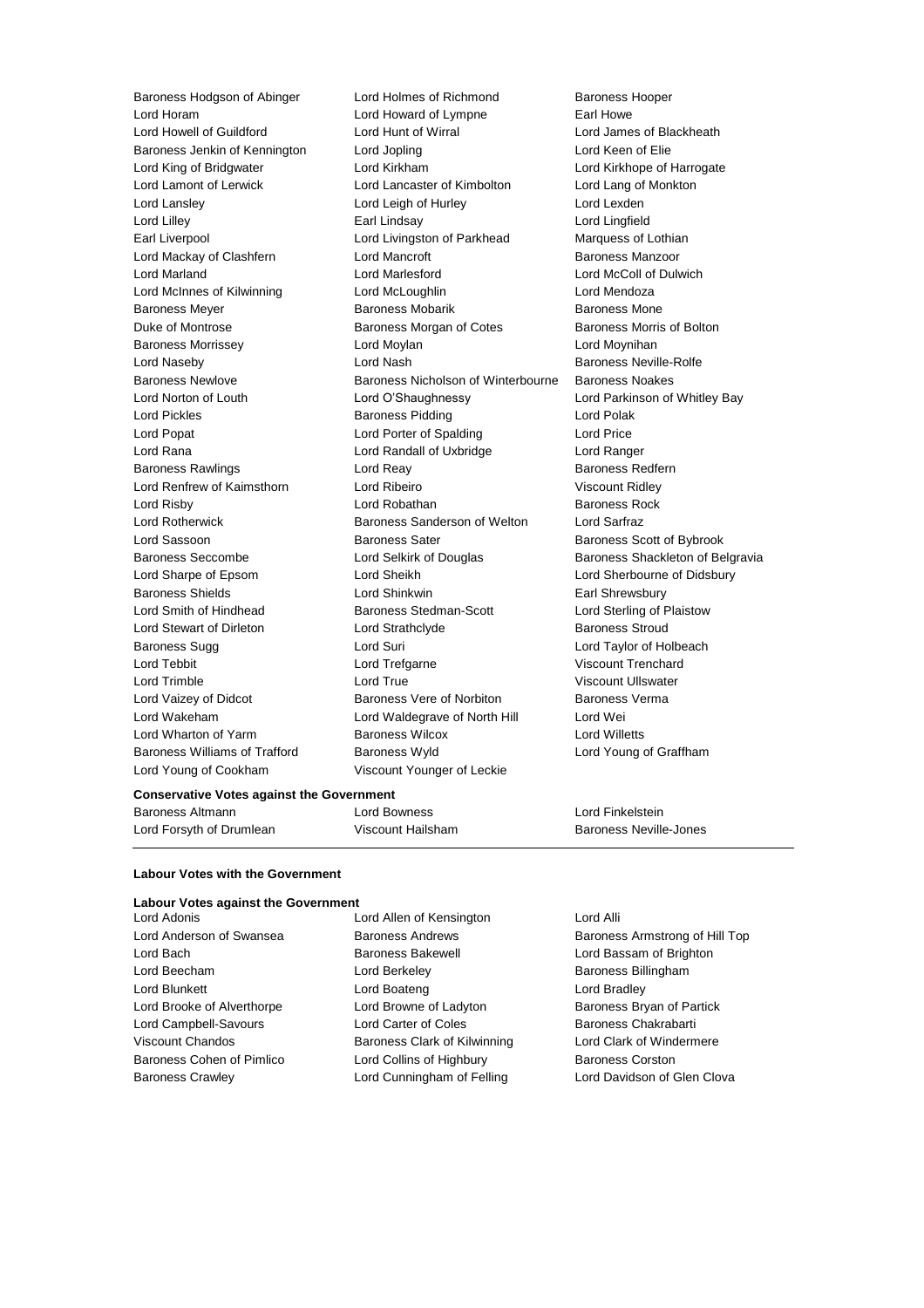Lord Desai Baroness Donaghy Lord Donoughue Baroness Drake Lord Drayson Lord Dubs Lord Eatwell Lord Elder Lord Evans of Watford Lord Faulkner of Worcester Lord Filkin Lord Foulkes of Cumnock Baroness Gale **Baroness Golding** Lord Giddens **Baroness Golding** Lord Goldsmith Baroness Goudie Lord Grantchester Lord Griffiths of Burry Port Lord Grocott Lord Hain Viscount Hanworth Lord Harris of Haringey Lord Haskel Lord Haughey **Lord Haworth Baroness Hayman of Ullock** Lord Haworth **Baroness Hayman of Ullock** Baroness Hayter of Kentish Town Baroness Healy of Primrose Hill Lord Hendy Baroness Henig Baroness Hilton of Eggardon Lord Hollick Lord Howarth of Newport **Baroness Hughes of Stretford** Lord Hunt of Kings Heath Lord Hutton of Furness **Baroness Jay of Paddington** Lord Jones Baroness Jones of Whitchurch Lord Jordan Lord Judd Baroness Kennedy of The Shaws Lord Kennedy of Southwark Lord Kestenbaum Baroness Kingsmill Baroness Lawrence of Clarendon Lord Leitch Lord Lennie Lord Levy Baroness Liddell of Coatdyke Lord Lipsey Baroness Lister of Burtersett Lord MacKenzie of Culkein Baroness Mallalieu Lord Mandelson Baroness Massey of Darwen Lord Maxton Lord McAvoy Lord McConnell of Glenscorrodale Baroness McDonagh Baroness McIntosh of Hudnall Lord McNicol of West Kilbride Lord Mendelsohn Lord Mitchell Lord Monks Lord Morgan **Baroness Morgan of Huyton** Lord Morris of Aberavon Lord Murphy of Torfaen **Baroness Nye** Baroness Osamor Lord Pendry Baroness Pitkeathley Lord Ponsonby of Shulbrede Lord Prescott Baroness Primarolo Baroness Prosser Lord Puttnam Baroness Quin Lord Radice Baroness Ramsay of Cartvale Baroness Rebuck Lord Reid of Cardowan Lord Robertson of Port Ellen Lord Rooker Lord Rowlands Baroness Royall of Blaisdon Lord Sawyer **Baroness Sherlock** Baroness Sherlock Lord Sikka **Viscount Simon** Baroness Smith of Gilmorehill Baroness Smith of Basildon Lord Snape Lord Stevenson of Balmacara Baroness Taylor of Bolton Baroness Thornton Lord Touhig Lord Triesman Lord Tunnicliffe Lord Turnberg Lord Watson of Invergowrie Lord Watts Lord West of Spithead Baroness Wheeler **Baroness Whitaker** Lord Whitty Baroness Wilcox of Newport Lord Wills **Lord Winston** Lord Wood of Anfield Lord Woodley Lord Young of Norwood Green Baroness Young of Old Scone

Lord Davies of Stamford Lord Davies of Brixton Lord Davies of Oldham

#### **Liberal Democrat Votes with the Government**

#### **Liberal Democrat Votes against the Government** Lord Addington Lord Alderdice Lord Allan of Hallam

Baroness Bakewell of Hardington Mandeville

Baroness Benjamin Baroness Bonham-Carter of Yarnbury Baroness Bowles of Berkhamsted Lord Bradshaw Baroness Brinton Lord Bruce of Bennachie Lord Burnett Baroness Burt of Solihull Lord Campbell of Pittenweem Lord Chidgey Lord Clement-Jones Lord Cotter Baroness Doocey Baroness Featherstone Lord Foster of Bath Lord Fox Baroness Garden of Frognal Lord German Earl Glasgow Lord Goddard of Stockport Lord Greaves Baroness Hamwee Baroness Harris of Richmond Baroness Humphreys Lord Hussain Baroness Hussein-Ece Baroness Janke

Baroness Barker Lord Beith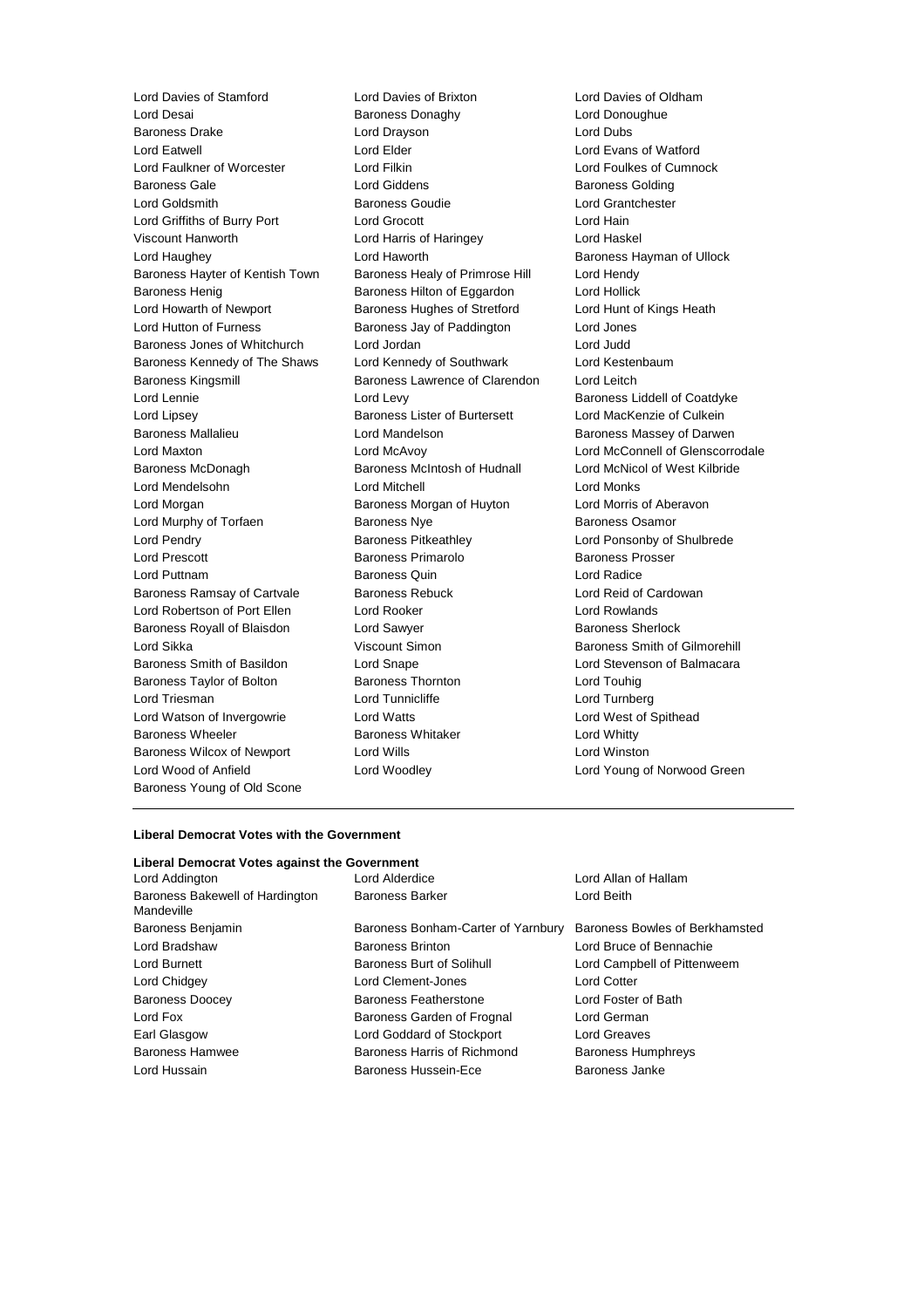Baroness Ludford Lord Marks of Henley-on-Thames Lord McNally Baroness Miller of Chilthorne Domer Baroness Northover Lord Oates Lord Paddick **Lord Palmer of Childs Hill** Baroness Parminter<br>Baroness Pinnock **Lord Purvis of Tweed** Baroness Randerso Lord Razzall Lord Redesdale Lord Rennard Lord Roberts of Llandudno Baroness Scott of Needham Market Lord Scriven Lord Sharkey **Baroness Sheehan** Lord Shipley **Lord Shipley** Baroness Smith of Newnham Lord Stephen Lord Stoneham of Droxford Lord Storey **Lord Strasburger** Lord Strasburger **Lord Strasburger** Lord Stunell Baroness Suttie Lord Taverne Lord Taylor of Goss Moor Lord Teverson Lord Thomas of Gresford Baroness Thomas of Winchester Baroness Thornhill **Example 20** Viscount Thurso **Lord Tyler** Lord Tyler Baroness Tyler of Enfield Lord Verjee Lord Wallace of Saltaire Lord Wallace of Tankerness **Baroness Walmsley Communist Constructs** Lord Willis of Knaresborough Lord Wrigglesworth

- Lord Jones of Cheltenham Baroness Kramer Lord Lee of Trafford Lord Purvis of Tweed Baroness Randerson
	-

## **Crossbench Votes with the Government**

Lord Chartres Lord Craig of Radley Viscount Craigavon Lord Dannatt **Earl Erroll** Earl Erroll **Earl Example 2018** Lord Hogan-Howe Lord Houghton of Richmond Lord Kilclooney Lord Laming

#### **Crossbench Votes against the Government**

Lord Anderson of Ipswich Lord Berkeley of Knighton Lord Birt Lord Brown of Eaton-under-Heywood Baroness Bull Baroness Butler-Sloss Lord Cameron of Dillington Baroness Campbell of Surbiton Lord Carlile of Berriew Earl Clancarty Baroness Clark of Calton Viscount Colville of Culross Earl Cork and Orrery Earl Courtenay of Devon Baroness Coussins Baroness Cox **Lord Crisp** Lord Crisp **Lord Curry of Kirkharle** Baroness Deech Baroness D'Souza Baroness D'Souza Baroness Falkner of Margravine Lord Field of Birkenhead Baroness Finlay of Llandaff Cord Freyberg Baroness Greengross **Example 2** Lord Greenway **Baroness Grey-Thompson** Lord Harries of Pentregarth Baroness Hayman Baroness Hogg Baroness Hollins **Example 2** Lord Hope of Craighead Baroness Hunt of Bethnal Green Lord Judge Lord Kerr of Kinlochard Lord Kerslake Lord Krebs Lord Lisvane Lord Loomba Lord Low of Dalston Earl Lytton Lord Macdonald of River Glaven Lord Mair Baroness Masham of Ilton Baroness Meacher Baroness Murphy Lord Neuberger of Abbotsbury Lord O'Donnell Baroness O'Loan **Baroness O'Neill of Bengarve** Lord Pannick Baroness Prashar Lord Ramsbotham Lord Ravensdale Lord Rees of Ludlow Lord Ricketts Lord Rowe-Beddoe Lord Russell of Liverpool **Earl Sandwich** Earl Sandwich Lord Singh of Wimbledon Duke of Somerset **Baroness Stern** Baroness Stern Lord Stirrup Lord Vaux of Harrowden **Lord Walker of Aldringham** Duke of Wellington Lord Wilson of Dinton Lord Woolf

Lord Aberdare Lord Adebowale Lord Alton of Liverpool

Lord Carey of Clifton Lord Carrington Lord Patel **Lord Powell of Bayswater** Baroness Watkins of Tavistock

#### **Bishop Votes with the Government**

**Bishop Votes against the Government** Bishop of Leeds